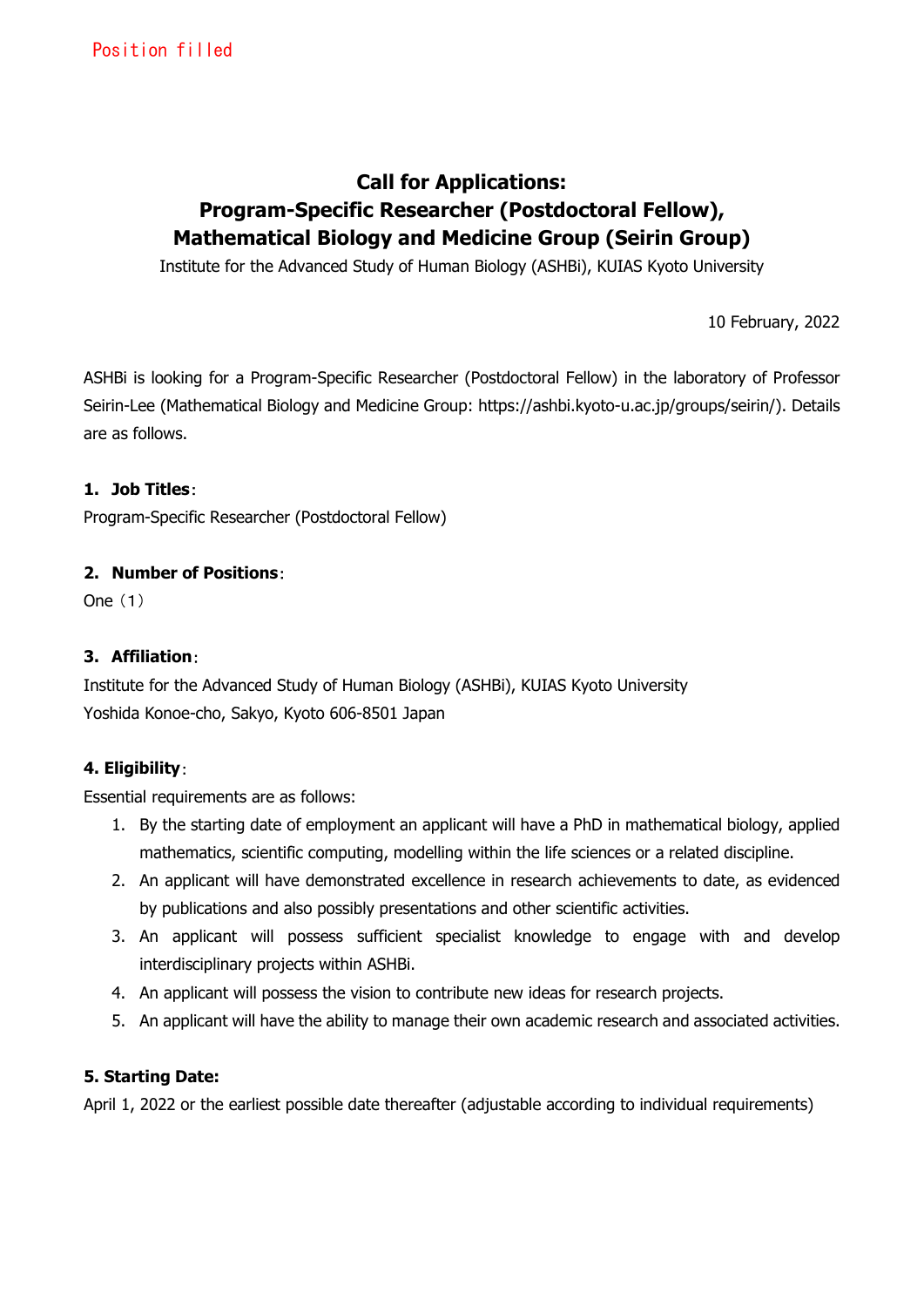#### **6. Term:**

Three (3) years in principle but can be extended to five (5) years based on achievements over three years. (The contract will be renewed annually depending on achievements). Initial probationary employment period: six (6) months

## **7. Job Descriptions:**

ASHBi (https://ashbi.kyoto-u.ac.jp) will investigate the core concepts of human biology with a focus on genome regulation and disease modeling, creating a foundation of knowledge for developing innovative and unique human-centric therapies. The institute is seeking suitable candidates for a Program-Specific Researcher (Postdoctoral Fellow) to accelerate its mission.

Within this mission, the Mathematical Biology and Medicine laboratory of Professor Seirin-Lee (Seirin group) will approach a variety of topics in the life sciences (cell and developmental biology) and clinical medicine with model-driven and data-driven mathematical tools. The successful candidate will join this group to develop into a leading interdisciplinary researcher, conducting high calibre research in interdisciplinary projects within ASHBi. Further, a proportion of time (approximately 50%) will be dedicated to an interdisciplinary project of "**spatio-temporal immunology**" collaborated with the immunology group in Faculty of Medicine, Kyoto University.

#### **8. Working Conditions:**

Five (5) working days per week (days off: Saturdays, Sundays, public holidays, year-end and New Year holidays, Foundation Day, and summer vacation, as per University guidelines) Working hours: 38 hours 45 minutes per week under a discretionary labor system.

#### **9. Salary:**

Paid in compliance with the rules of Kyoto University, depending on skills and experience.

#### **10. Allowance:**

No allowance (such as for commuting, housing, bonuses, etc.) will be provided.

#### **11. Social Insurance:**

National Public Service Mutual Aid Association health policy Employee's pension insurance Employment insurance Worker's accident insurance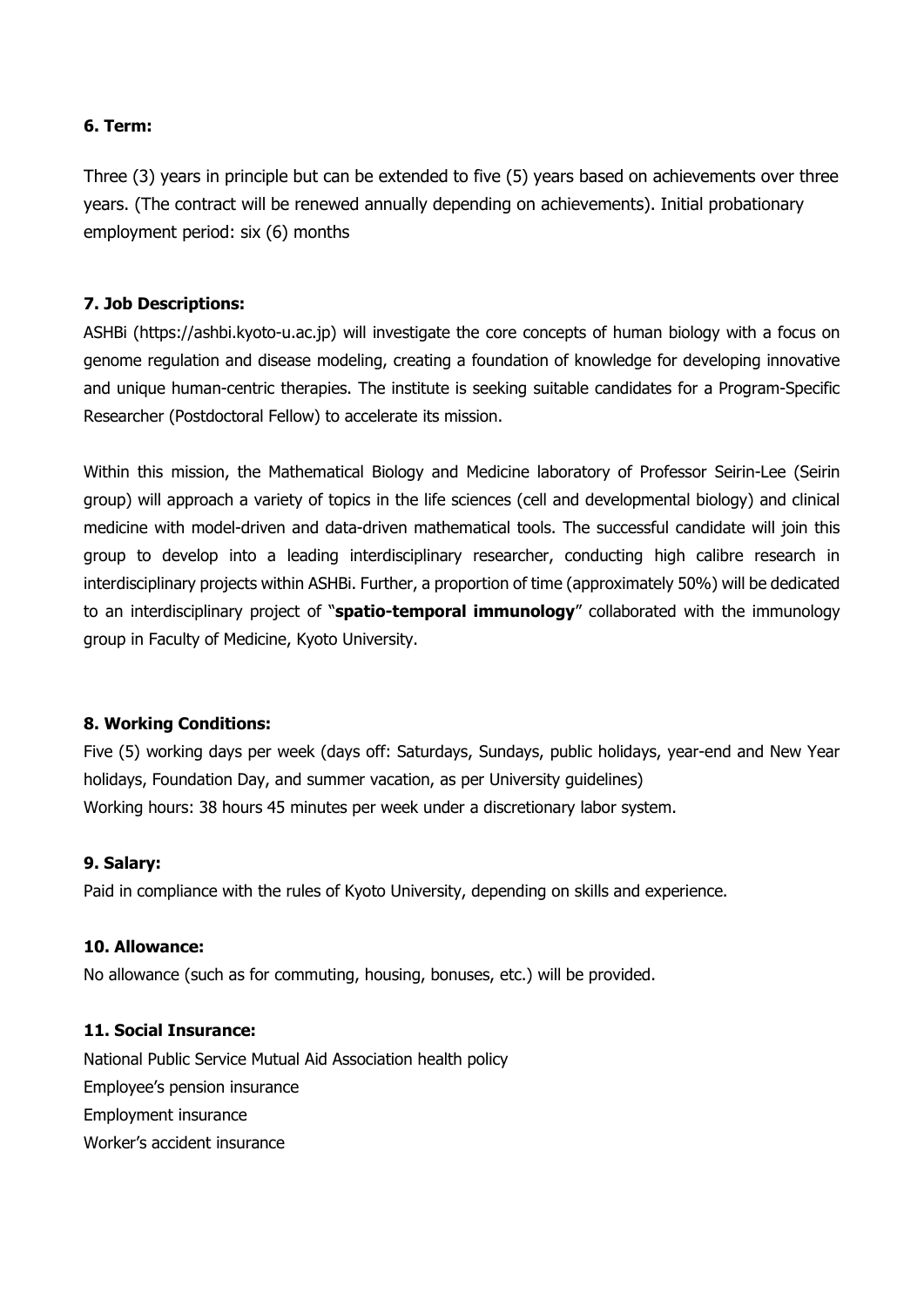## **12. Deadline:**

Open until the position is filled.

## **13. Evaluation Procedure**:

Submitted applications will be reviewed, followed by interviews for short-listed candidates. Potential applicants are welcome to contact Prof Seirin-Lee (lee.seirin.2c@kyoto-u.ac.jp) to see if the position is still open before applying.

#### **14. Application Method:**

Application documents must be prepared in English according to the "**Application Guidelines**", and submitted as email attachments.

#### **Submit via email to: [ASHBi-recruit@mail2.adm.kyoto-u.ac.jp](mailto:ASHBi-recruit@mail2.adm.kyoto-u.ac.jp)**

#### **15. Additional Information:**

Submitted documents are used only for the purpose of applicant screening and hiring. Personal information will not be disclosed, transferred or loaned to a third party under any circumstances without just cause. Kyoto University promotes gender equality. Responses and applications from female researchers are highly welcomed.

To prevent passive smoking, Kyoto University prohibits smoking at indoors and outdoors at all campuses except for the designated smoking areas.